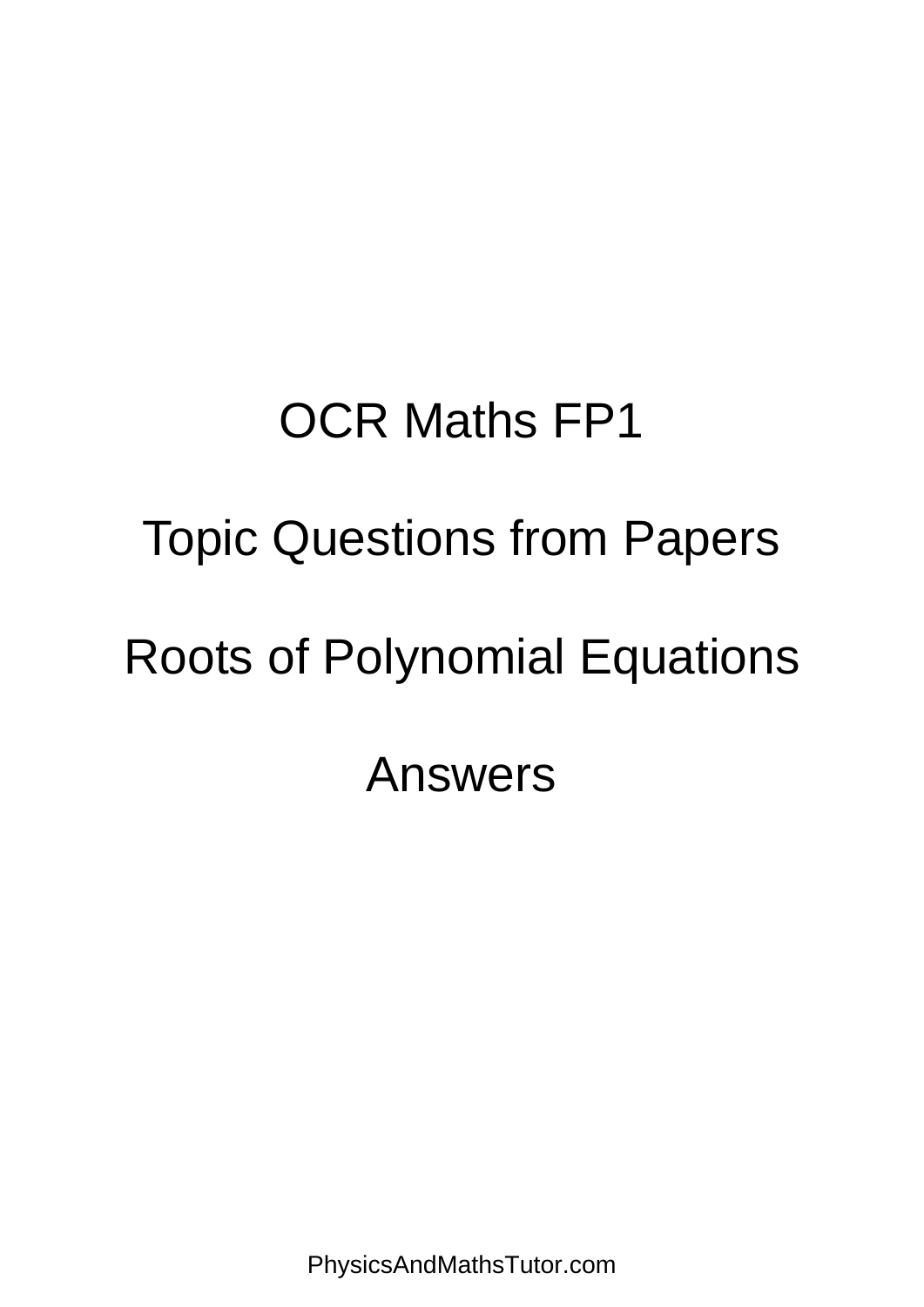## Their part (i) or 10 + 15i derived again / 5 *PhysicsAndMathsTutor.com*

|            | 1 | (a) (i) $\alpha + \beta = 2$ $\alpha\beta = 4$ | <b>B1B1</b>      | 2              | Values stated                                                 |
|------------|---|------------------------------------------------|------------------|----------------|---------------------------------------------------------------|
|            |   |                                                |                  |                |                                                               |
|            |   | $(ii)$ $EITHER$                                |                  |                |                                                               |
|            |   | $\alpha^{2} + \beta^{2} = -4$                  | M1               |                | Use $\alpha^2 + \beta^2 = (\alpha + \beta)^2 - 2\alpha\beta$  |
|            |   |                                                | A <sub>1</sub>   | $\overline{2}$ | Obtain given answer correctly                                 |
| <b>PMT</b> |   | <b>OR</b>                                      | M1               |                |                                                               |
|            |   |                                                | A <sub>1</sub>   |                | Find numeric values of roots, square and add                  |
|            |   | (iii)                                          |                  |                | Obtain given answer correctly                                 |
|            |   |                                                |                  |                |                                                               |
|            |   | $x^2 + 4x + 16 = 0$                            | <b>B1</b>        |                | State or use $\alpha^2 \beta^2 = 16$                          |
|            |   |                                                |                  |                | Or use substitution $u = x^2$                                 |
|            |   |                                                | M1               |                | Write down a quadratic equation of correct                    |
|            |   |                                                |                  |                | form or rearrange and square                                  |
|            |   |                                                | A <sub>1</sub>   | 3              | Obtain $x^2 + 4x + 16 = 0$                                    |
|            |   | (b) (i) $p = 2$                                |                  |                |                                                               |
|            |   |                                                | M <sub>1</sub>   |                | Use sum or product of roots to obtain $6p = 12$               |
|            |   |                                                |                  |                | Or $6p^3 = 48$                                                |
|            |   | (ii) $a = 44$                                  | A1               | $\overline{2}$ | Obtain $p = 2$                                                |
|            |   |                                                |                  |                |                                                               |
|            |   |                                                | M <sub>1</sub>   |                | Attempt to find $\Sigma \alpha \beta$ numerically or in terms |
|            |   |                                                |                  |                | of $p$ or substitute their 2, 4 or 6 in equation              |
|            |   |                                                | A <sub>1ft</sub> | $\overline{2}$ | Obtain $11p^2$                                                |
|            |   |                                                |                  |                |                                                               |
|            |   |                                                |                  | 11             |                                                               |

 $\overline{\phantom{0}}$ 

 $\mathcal{O}(\mathcal{O}_\mathcal{A})$  or  $\mathcal{O}(\mathcal{O}_\mathcal{A})$  or  $\mathcal{O}(\mathcal{O}_\mathcal{A})$ 

*(Q8, June 2005)* State that **M** is non-singular as det **M** non-zero, ft

| $\overline{2}$ | $u^{2} + 4u + 4$<br>$u^3 + 6u^2 + 12u + 8$ | <b>B</b> 1                                                   |        | $u + 2$ squared and cubed correctly                                                                                                                                                        |
|----------------|--------------------------------------------|--------------------------------------------------------------|--------|--------------------------------------------------------------------------------------------------------------------------------------------------------------------------------------------|
|                | $u = \sqrt[3]{5}$<br>$x = 2 + \sqrt[3]{5}$ | M1<br>A <sub>1</sub><br>A <sub>1ft</sub><br>A <sub>1ft</sub> | 5<br>5 | Substitute these and attempt to simplify<br>Obtain $u^3 - 5 = 0$ or equivalent<br>Correct solution to their equation<br>Obtain $2 +$ their answer<br>[Decimals score 0/2 of final A marks] |

*(Q4, Jan 2006)*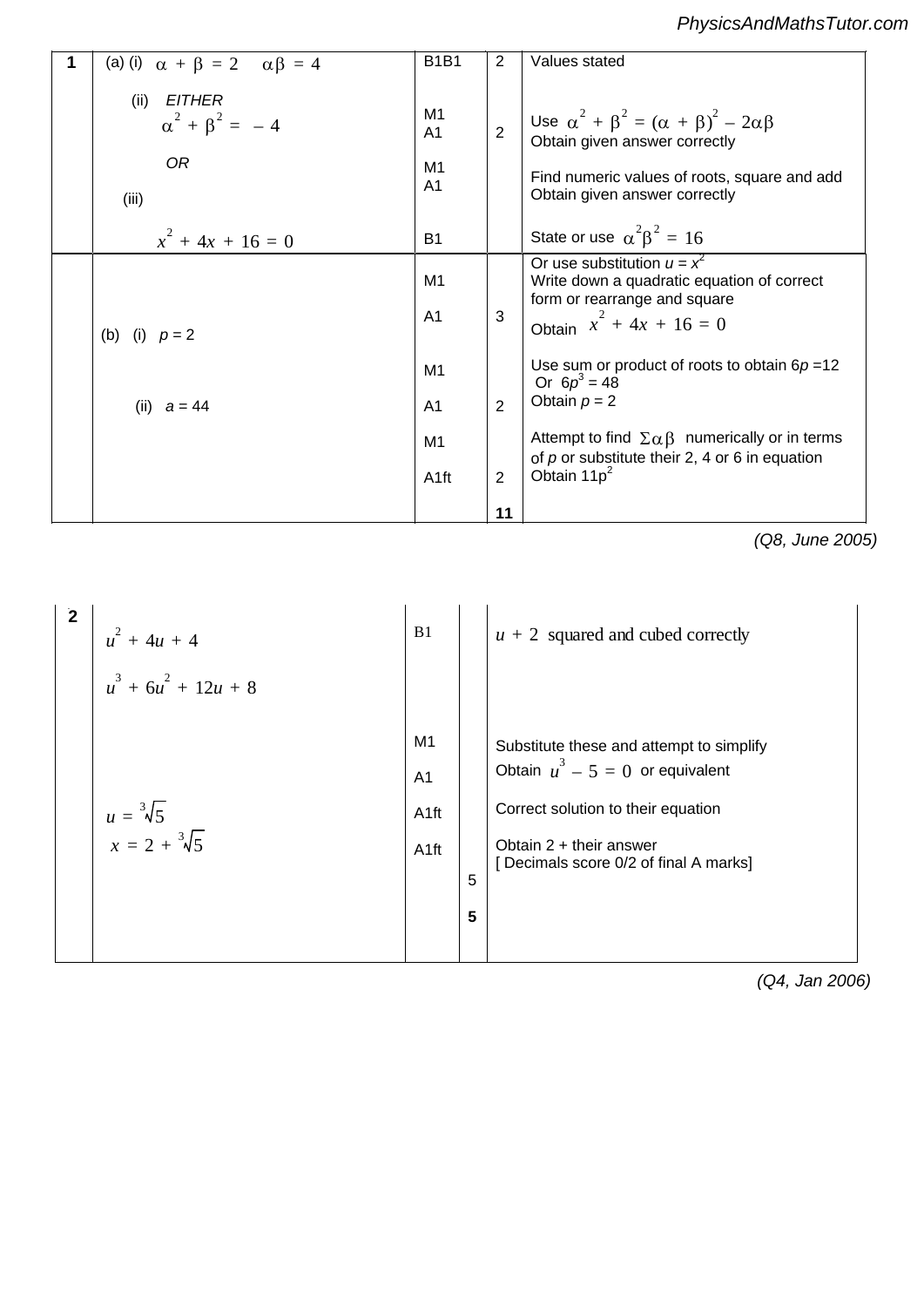$\infty$  →  $\infty$  is a method extended extended extended extended extended extended extended extended extended extended extended extended extended extended extended extended extended extended extended extended extended extend *PhysicsAndMathsTutor.com* 

| 3<br>(i)                                                  |                                                     |             |                                                                                                                        |
|-----------------------------------------------------------|-----------------------------------------------------|-------------|------------------------------------------------------------------------------------------------------------------------|
| $\alpha + \beta + \gamma = 9$                             | <b>B1</b>                                           | 1           |                                                                                                                        |
| (ii)<br>$p = \frac{9 - \alpha}{2}$                        | <b>B1</b><br>M1<br>A <sub>1</sub><br>A <sub>1</sub> | 4           | State or use other root is $p - iq$<br>Substitute into (i)<br>Obtain $2p + \alpha = 9$<br>Obtain correct answer a.e.f. |
| (iii)<br>$\alpha\beta\gamma=29$                           | <b>B1</b>                                           | $\mathbf 1$ |                                                                                                                        |
| (iv)<br>$\alpha(p^2 + q^2) = 29$                          | M1<br>A <sub>1ft</sub>                              |             | Substitute into (iii)<br>Obtain unsimplified expression with no i's                                                    |
|                                                           | M1                                                  |             | Rearrange to obtain q or $q^2$                                                                                         |
|                                                           | M1                                                  |             | Substitute their expression for $p$ a.e.f.                                                                             |
| $q = \sqrt{\frac{29}{\alpha} - \frac{(9 - \alpha)^2}{4}}$ | A1                                                  | 5           | Obtain correct answer a.e.f.                                                                                           |
|                                                           |                                                     | 11          |                                                                                                                        |
| (iv) Alternative method<br>$2p\alpha + p^2 + q^2 = 27$    | M <sub>1</sub><br>A <sub>1</sub>                    |             | Substitute into $\alpha\beta + \beta\gamma + \gamma\alpha = 27$<br>Obtain unsimplified expression with no i's          |
|                                                           | M <sub>1</sub>                                      |             | Rearrange to obtain q or $q^2$                                                                                         |
|                                                           | M1                                                  |             | Substitute their expression for $p$ a.e.f.                                                                             |
| $-\frac{(9-\alpha)^2}{4}-\alpha(9-\alpha)$<br>$\sqrt{27}$ | A1                                                  |             | Obtain correct answer a.e.f.                                                                                           |

*(Q10, Jan 2006)*

| 4 | (i) $2 + 3i$ | <b>B1</b>            | 1              | Conjugate seen                                                                                                                |
|---|--------------|----------------------|----------------|-------------------------------------------------------------------------------------------------------------------------------|
|   | (ii)         | M <sub>1</sub>       |                |                                                                                                                               |
|   |              | A <sub>1</sub><br>M1 |                | Attempt to sum roots or consider $x$ terms in<br>expansion or substitute $2 - 3i$ into equation<br>and equate imaginary parts |
|   | $p = -4$     | A <sub>1</sub>       |                | Correct answer                                                                                                                |
|   | $q = 13$     |                      | $\overline{4}$ | Attempt at product of roots or consider last<br>term in expansion or consider real parts<br>Correct answer                    |
|   |              |                      | 5              |                                                                                                                               |
|   |              |                      |                |                                                                                                                               |
|   |              |                      |                |                                                                                                                               |

*(Q3, June 2006)*

*PMT*

0

1

—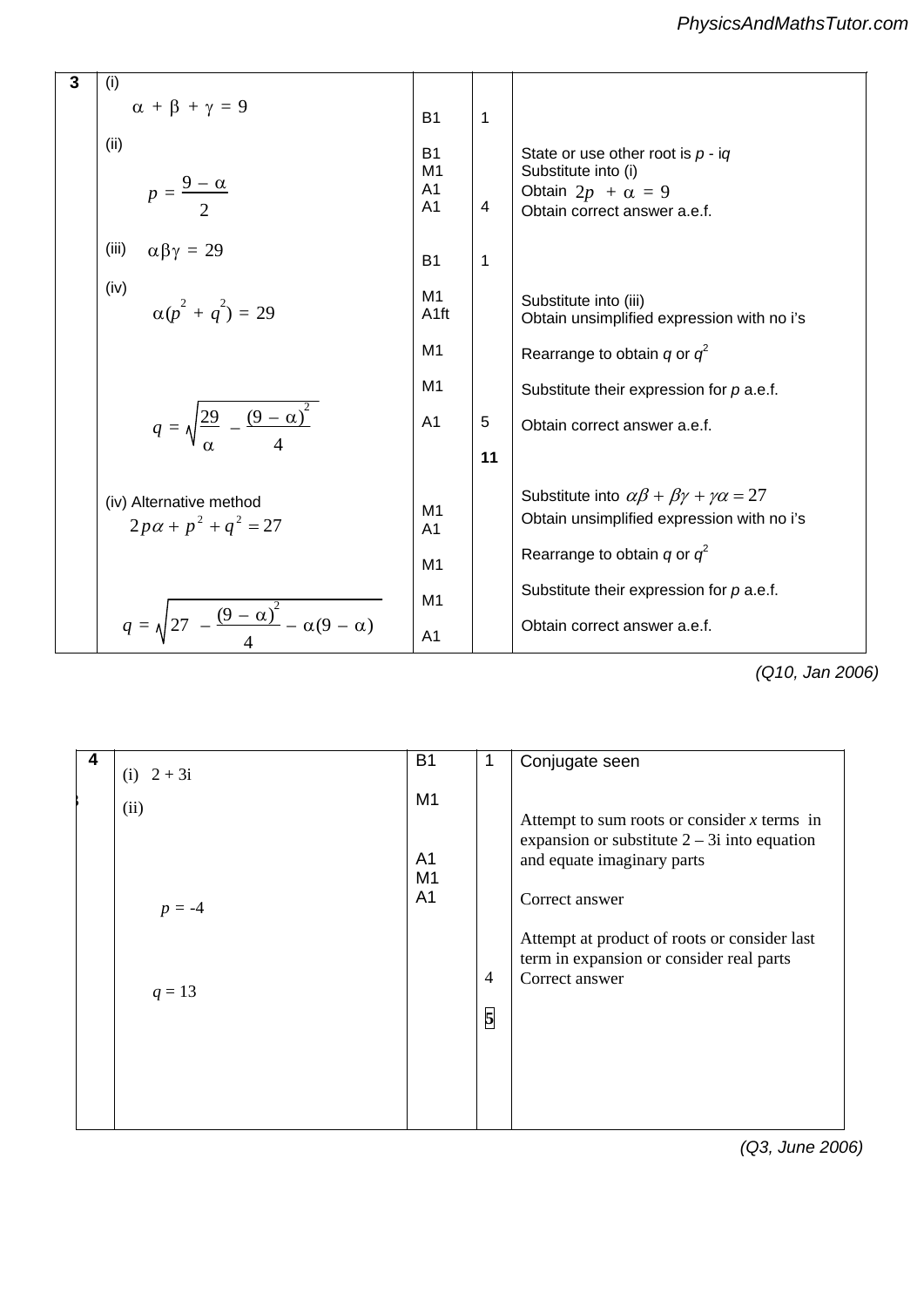| 5 | (i) $\alpha + \beta + \gamma = 2$ $\alpha\beta\gamma = -4$ | <b>B1 B1</b>                                                      |    | Write down correct values                                                                                                                                                                                           |
|---|------------------------------------------------------------|-------------------------------------------------------------------|----|---------------------------------------------------------------------------------------------------------------------------------------------------------------------------------------------------------------------|
|   | $\alpha\beta + \beta\gamma + \gamma\alpha = 3$             | B1                                                                | 3  |                                                                                                                                                                                                                     |
|   | (ii)                                                       | M1                                                                |    | Sum new roots                                                                                                                                                                                                       |
|   | $\alpha + 1 + \beta + 1 + \gamma + 1 = 5$                  | A1ft                                                              |    | Obtain numeric value using their (i)                                                                                                                                                                                |
|   | $p = -5$                                                   | A1ft                                                              | 3  | $p$ is negative of their answer                                                                                                                                                                                     |
|   | (iii)                                                      | $M1*$                                                             |    | Expand three brackets                                                                                                                                                                                               |
|   |                                                            | A <sub>1</sub>                                                    |    | $\alpha\beta\gamma + \alpha\beta + \beta\gamma + \gamma\alpha + \alpha + \beta + \gamma + 1$                                                                                                                        |
|   |                                                            | DM1                                                               |    | Use their (i) results                                                                                                                                                                                               |
|   |                                                            | A1ft                                                              |    | Obtain 2                                                                                                                                                                                                            |
|   | $q = -2$                                                   | A1ft                                                              | 5  | $q$ is negative of their answer                                                                                                                                                                                     |
|   |                                                            | M <sub>2</sub><br>A <sub>1</sub><br>M1<br>A <sub>2</sub><br>A1 A1 | 11 | Alternative for (ii) $\&$ (iii)<br>Substitute $x = u - 1$ in given equation<br>Obtain correct unsimplified equation for $u$<br>Expand<br>Obtain $u^3 - 5u^2 + 10u - 2 = 0$<br>State correct values of $p$ and $q$ . |

*(Q10, June 2006)* Correct conclusion reached for *un+1*

| (i) $\alpha + \beta = -5$ $\alpha\beta = 10$ | <b>B1 B1</b>     | 2              | State correct values                                |
|----------------------------------------------|------------------|----------------|-----------------------------------------------------|
| (ii) $\alpha^2 + \beta^2 = 5$                | M1               |                | Use $(\alpha + \beta)^2 - 2\alpha\beta$             |
|                                              | A <sub>1</sub>   | $\overline{2}$ | Obtain given answer correctly, using<br>value of -5 |
| (iii)                                        | B1               |                | Product of roots $= 1$                              |
|                                              | M1               |                | Attempt to find sum of roots                        |
|                                              | A <sub>1</sub>   |                | Obtain $\frac{5}{10}$ or equivalent                 |
| $x^2 - \frac{1}{2}x + 1 = 0$                 | B <sub>1ft</sub> | $\overline{4}$ | down required<br>Write<br>quadratic                 |
|                                              |                  | 8              | equation, or any multiple.                          |

*(Q7, Jan 2007)*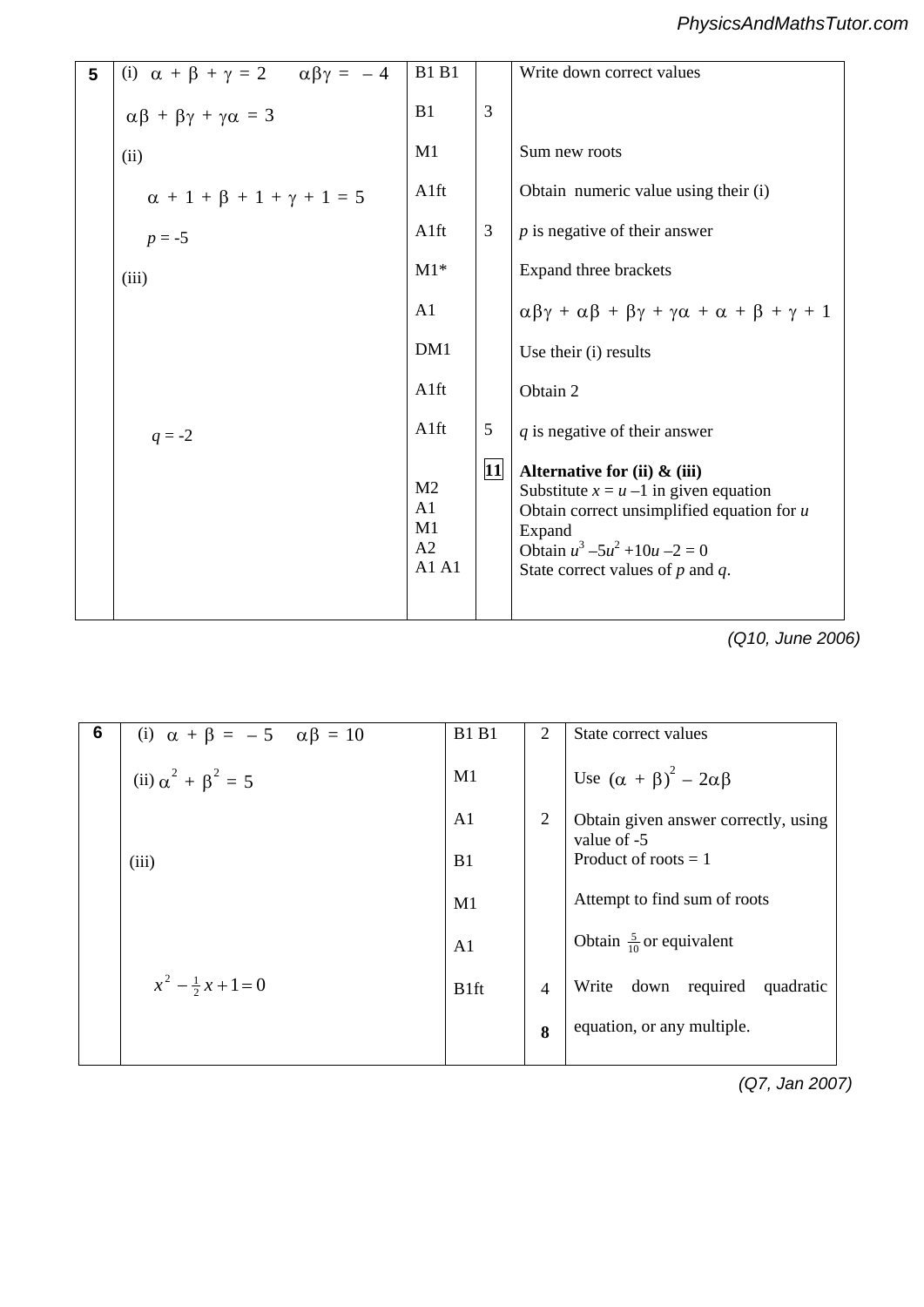|    | $\overline{7}$ | $(i)$ $(a)$<br>$\alpha + \beta + \gamma = 3, \alpha\beta + \beta\gamma + \gamma\alpha = 2$                                           | <b>B1 B1</b> | 2                   | State correct values                                |  |
|----|----------------|--------------------------------------------------------------------------------------------------------------------------------------|--------------|---------------------|-----------------------------------------------------|--|
| MT |                | (b)                                                                                                                                  |              |                     |                                                     |  |
|    |                | $\alpha^{2} + \beta^{2} + \gamma^{2} = (\alpha + \beta + \gamma)^{2} - 2(\alpha\beta + \beta\gamma + \gamma\alpha)$<br>$= 9 - 4 = 5$ | M1           |                     |                                                     |  |
|    |                | $\frac{3}{3} - \frac{9}{2} + \frac{6}{2} + 2 = 0$                                                                                    | $A1$ ft      | $\overline{2}$      | State or imply the result and use their<br>values   |  |
|    |                | (ii) (a) $\overline{u}$ $\overline{u}$ $\overline{u}$ $\overline{u}$<br>$2u^3 + 6u^2 - 9u + 3 = 0$                                   | M1           | $\overline{2}$      | Obtain correct answer                               |  |
|    |                | (b) $\frac{1}{\alpha} + \frac{1}{\beta} + \frac{1}{\gamma} = -3$                                                                     | A1           |                     | Use given substitution to obtain an<br>equation     |  |
|    |                |                                                                                                                                      | M1           |                     | Obtain correct answer                               |  |
|    |                |                                                                                                                                      | Alft         | $\overline{2}$<br>8 | Required expression is related to new               |  |
|    |                |                                                                                                                                      |              |                     | cubic stated or implied<br>-(their "b" / their "a") |  |
|    |                |                                                                                                                                      |              |                     | (06, June 2007)                                     |  |

*(Q6, June 2007)*

| 8 | (i) $7u^3 + 24u^2 - 3u + 2 = 0$                         | M1<br>A <sub>1</sub> |   | Use given substitution<br>Obtain correct equation a.e.f.                      |
|---|---------------------------------------------------------|----------------------|---|-------------------------------------------------------------------------------|
|   | <b>EITHER</b><br>(i)<br>correct value is $-\frac{3}{7}$ | M1<br>A1ft           |   | Required expression related to new cubic<br>Their c / their a                 |
|   | OR                                                      | M <sub>1</sub>       |   | $\int \csc \frac{\alpha + \beta + \gamma}{\alpha \beta \gamma}$ or equivalent |
|   | correct value is $-\frac{3}{7}$                         | A <sub>1</sub>       | 4 | Obtain correct answer                                                         |

*(Q3, Jan 2008)*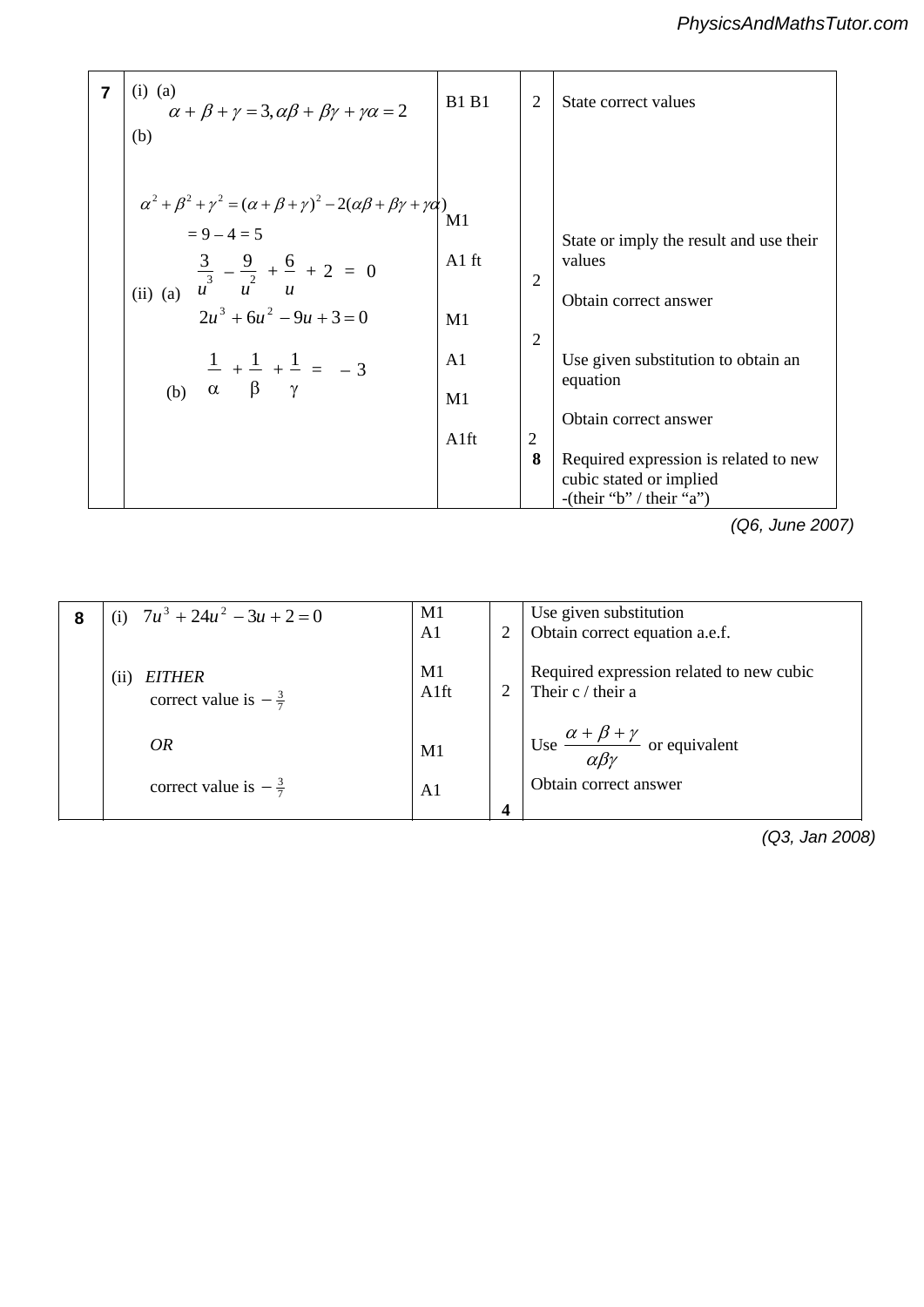| 9 | (i)  | $\alpha^3 + 3\alpha^2\beta + 3\alpha\beta^2 + \beta^3$ | M1<br>A1             | $\overline{2}$ | Correct binomial expansion seen<br>Obtain given answer with no errors seen |
|---|------|--------------------------------------------------------|----------------------|----------------|----------------------------------------------------------------------------|
|   | (ii) | Either $\alpha + \beta = 5, \alpha\beta = 7$           | <b>B1 B1</b>         |                | State or use correct values                                                |
|   |      | $\alpha^3 + \beta^3 = 20$                              | M1<br>A <sub>1</sub> |                | Find numeric value for $\alpha^3 + \beta^3$<br>Obtain correct answer       |
|   |      |                                                        | M1                   | 6              | Use new sum and product correctly in<br>quadratic expression               |
|   |      | $x^2 - 20x + 343 = 0$                                  | Alft                 | 8              | Obtain correct equation                                                    |
|   |      | Or                                                     | <b>M1 A1</b>         |                | Substitute $x = u^{\frac{1}{3}}$<br>Obtain correct answer                  |
|   |      | $u^{\frac{2}{3}} - 5u^{\frac{1}{3}} + 7 = 0$           | M <sub>2</sub>       |                | Complete method for removing fractional<br>powers                          |
|   |      | $u^3 - 20u + 343 = 0$                                  |                      |                | Obtain correct answer                                                      |
|   |      |                                                        |                      | A2             |                                                                            |

*(Q9, Jan 2008)*

| 10(i) | $3 - i$                                | Conjugate stated<br>B1                                   |
|-------|----------------------------------------|----------------------------------------------------------|
|       |                                        |                                                          |
| (ii)  | <i>EITHER</i>                          | M1<br>Use sum of roots                                   |
|       |                                        | Obtain correct answer<br>A1                              |
|       |                                        | Use sum of pairs of roots<br><b>M1</b>                   |
|       |                                        | Obtain correct answer<br>$\mathbf{A1}$                   |
|       |                                        | Use product of roots<br>M1                               |
|       | $a = -8$ , $b = 22$ , $c = -20$        | Obtain correct answers<br>A1                             |
|       |                                        | -6                                                       |
|       | OR.                                    | M1<br>Attempt to find a quadratic factor                 |
|       |                                        | Obtain correct factor<br>A1                              |
|       |                                        | Expand linear and quadratic factors<br>M1                |
|       | $a = -8$ , $b = 22$ , $c = -20$<br>OR. | <b>A1A1A1</b> Obtain correct answers                     |
|       |                                        | Substitute 1 imaginary $\&$ the real root into eqn<br>M1 |
|       |                                        | Equate real and imaginary parts<br>M1                    |
|       |                                        | Attempt to solve 3 eqns.<br>M1                           |
|       | $a = -8$ , $b = 22$ , $c = -20$        | <b>A1A1A1</b> Obtain correct answers                     |

**7 (i) B1** Enlargement (centre *O*) scale factor 6 *(Q6, June 2008)*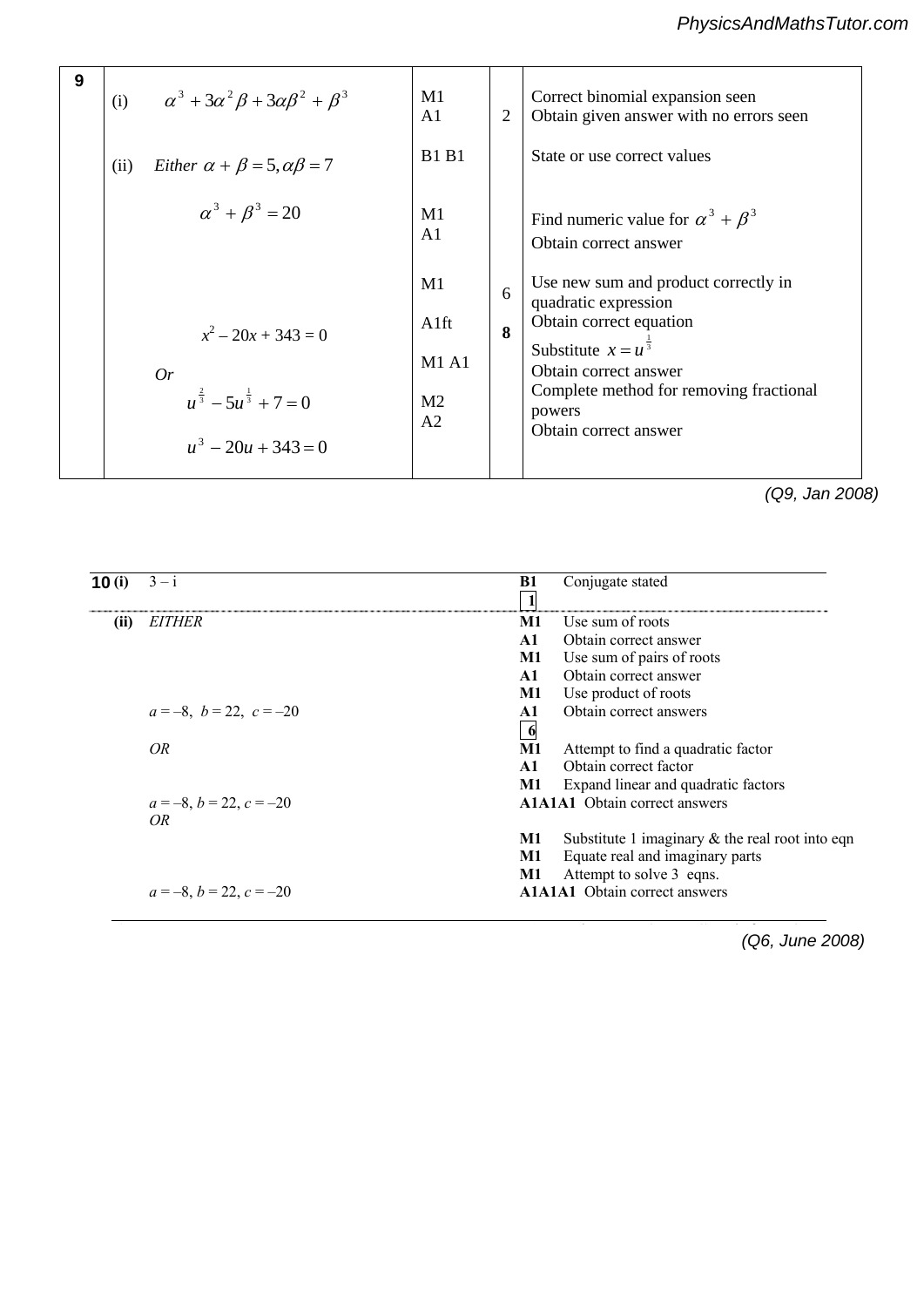11 
$$
\alpha + \beta = -k
$$
  
\n $\alpha\beta = 2k$   
\nB1 State or use correct value  
\nB1 State or use correct value  
\nB1 State or use correct value  
\nState or use correct value  
\nB1 State or use correct value  
\nState or use correct value  
\nState or use correct value  
\nState or use correct value  
\nState or use correct value  
\nState or use correct value  
\nState or use correct value  
\nState or use correct value  
\nState or use correct value  
\nState or use correct value  
\nState or use correct value  
\nState or use correct value  
\nState or use correct value  
\nState or use correct value  
\nState or use correct value  
\nState or use correct value  
\nState or use correct value  
\nState or use correct value  
\nState or use correct value  
\nState or use correct value  
\nState or use correct value  
\nState or use correct value  
\nState or use correct value  
\nState or use correct value  
\nState or use correct value  
\nState or use correct value  
\nState or use correct value  
\nState or use correct value  
\nState or use correct value  
\nState or use correct value  
\nState or use correct value  
\nState or use correct value  
\nH1  
\nStatement to express sum of new roots in  
\nthe terms of  $\alpha + \beta$ ,  $\alpha\beta$   
\nA1 Obtain correct answer, must be an eqn.  
\nB1  
\nObtain correct answer, must be an eqn.  
\nB1  
\nObtain correct answer  
\nAlternative for last 5 marks  
\nA1 Otherwise for last 5 marks  
\nA2  
\nB3  
\nD0  
\nB1  
\nObtain correct answer, must be an eqn.  
\n $\frac{\alpha}{\beta}$  in terms of *k* and  
\n $\alpha$  or *k* and  $\beta$   
\nA1  
\nObtain expression for  $u = \frac{\alpha}{\beta}$  in terms of *u*  
\nM1 Substitute into given equation  
\nA1  
\nObtain correct answer

*PMT*

**9 (Q8, June 2008)**<br> **Parts real and imaginary parts in the contract of**  $Q$  **=2008**)  $\sim$   $\sim$   $\sim$   $\sim$   $\sim$ 

| 12 | (i)  |                                                           | M1               |                | Expand at least 1 of the brackets            |
|----|------|-----------------------------------------------------------|------------------|----------------|----------------------------------------------|
|    |      |                                                           | A <sub>1</sub>   | 2              | Derive given answer correctly                |
|    | (ii) | $\alpha + \beta = 6k, \alpha\beta = k^2$                  | <b>B1 B1</b>     |                | State or use correct values                  |
|    |      | $\alpha - \beta = (4\sqrt{2})k$                           | M1               |                | Find value of $\alpha - \beta$ using (i)     |
|    |      |                                                           | A1               |                | Obtain given value correctly (allow if $-6k$ |
|    |      |                                                           |                  | $\overline{4}$ | used)                                        |
|    |      | (iii) $\sum \alpha' = 6k$                                 | B <sub>1ft</sub> |                | Sum of new roots stated or used              |
|    |      | $\alpha' \beta' = \alpha \beta - (\alpha - \beta) - 1$    | M1               |                | Express new product in terms of old roots    |
|    |      | $\alpha' \beta' = k^2 - (4\sqrt{2})k - 1$                 | A <sub>1ft</sub> |                | Obtain correct value for new product         |
|    |      | $x^{2}$ – 6kx + k <sup>2</sup> – (4 $\sqrt{2}$ )k – 1 = 0 | B <sub>1ft</sub> | 4              | Write down correct quadratic equation        |
|    |      |                                                           |                  | 10             |                                              |

*(Q8, Jan 2009)*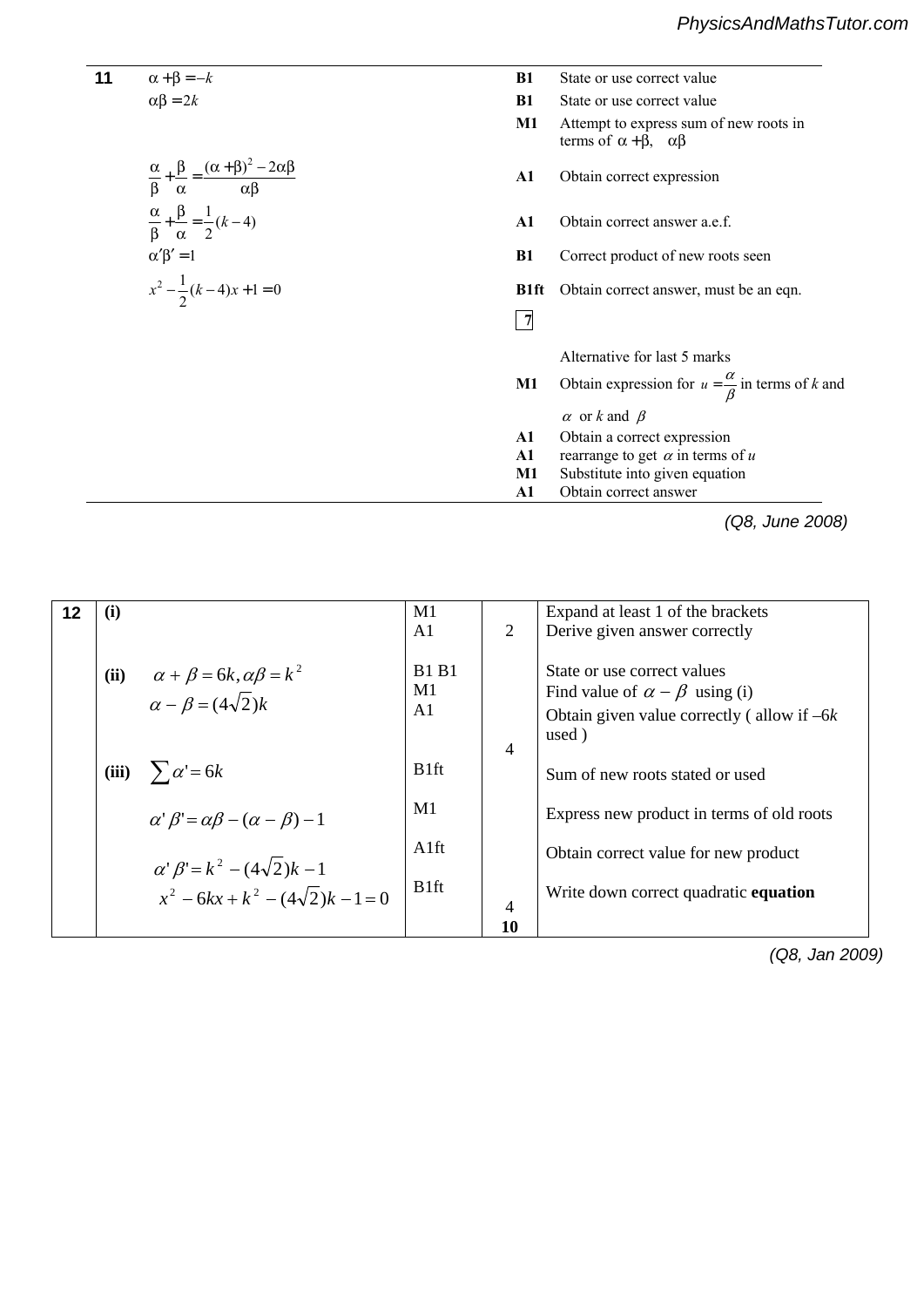| 13 | Either $p + q = -1$ , $pq = -8$                        | B1                   |                              | Both values stated or used                                    |
|----|--------------------------------------------------------|----------------------|------------------------------|---------------------------------------------------------------|
|    | $\frac{p+q}{pq}$                                       | B1                   |                              | Correct expression seen                                       |
|    | $-\frac{7}{8}$                                         | M1<br>A1             | 4<br>$\overline{\mathbf{4}}$ | Use their values in their expression<br>Obtain correct answer |
|    | $P_1P_7 + \frac{1}{q} = 8$<br>$p + q = 1$<br><b>Or</b> | B1                   |                              | Substitute $x = \frac{1}{u}$ and use new<br>quadratic         |
|    |                                                        | B <sub>1</sub>       |                              | Correct value stated                                          |
|    | $-\frac{7}{8}$                                         | M1<br>A <sub>1</sub> |                              | Use their values in given expression<br>Obtain correct answer |
|    | $\frac{-1 \pm \sqrt{33}}{2}$<br><b>Or</b>              | M1                   |                              | Find roots of given quadratic<br>equation                     |
|    |                                                        | A <sub>1</sub>       |                              | Correct values seen                                           |
|    | $-\frac{7}{8}$                                         | M1                   |                              | Use their values in given expression                          |
|    |                                                        | A1                   |                              | Obtain correct answer                                         |

*PMT*

*(Q4, June 2009)*  $\sqrt{2}$ 

| 14 | (i) $u^3 = {(-)(5u + 7)}^2$  | M1<br>A <sub>1</sub> |        | Use given substitution and rearrange<br>Obtain correct expression, or<br>equivalent                                                     |
|----|------------------------------|----------------------|--------|-----------------------------------------------------------------------------------------------------------------------------------------|
|    | $u^3 - 25u^2 - 70u - 49 = 0$ | A <sub>1</sub>       | 3      | Obtain correct final answer                                                                                                             |
|    | (ii)                         | M <sub>1</sub>       |        | Use coefficient of $u$ of their cubic or<br>identity connecting the symmetric<br>functions and substitute values from<br>given equation |
|    | $-70$                        | $A1$ ft              | 2<br>5 | Obtain correct answer                                                                                                                   |

 $\mathcal{M}^{\text{max}}$ *(Q5, June 2009)*

|      | <b>15 (i)</b> $u^3 - 3u^2 + 3u - 1$<br>$2u^3 - 6u^2 + 9u - 8 = 0$ | <b>B</b> 1<br>M1 |              | Correct unsimplified expansion of<br>$(u-1)^3$<br>Substitute for $x$ |
|------|-------------------------------------------------------------------|------------------|--------------|----------------------------------------------------------------------|
|      |                                                                   | A1               | $\mathbf{3}$ | Obtain correct equation                                              |
| (ii) |                                                                   | M1               |              | Use $(\pm)$ $\frac{d}{a}$ of new equation                            |
|      | $\overline{4}$                                                    | Alft $2$         |              | Obtain correct answer from their<br>equation                         |
|      |                                                                   | 5                |              |                                                                      |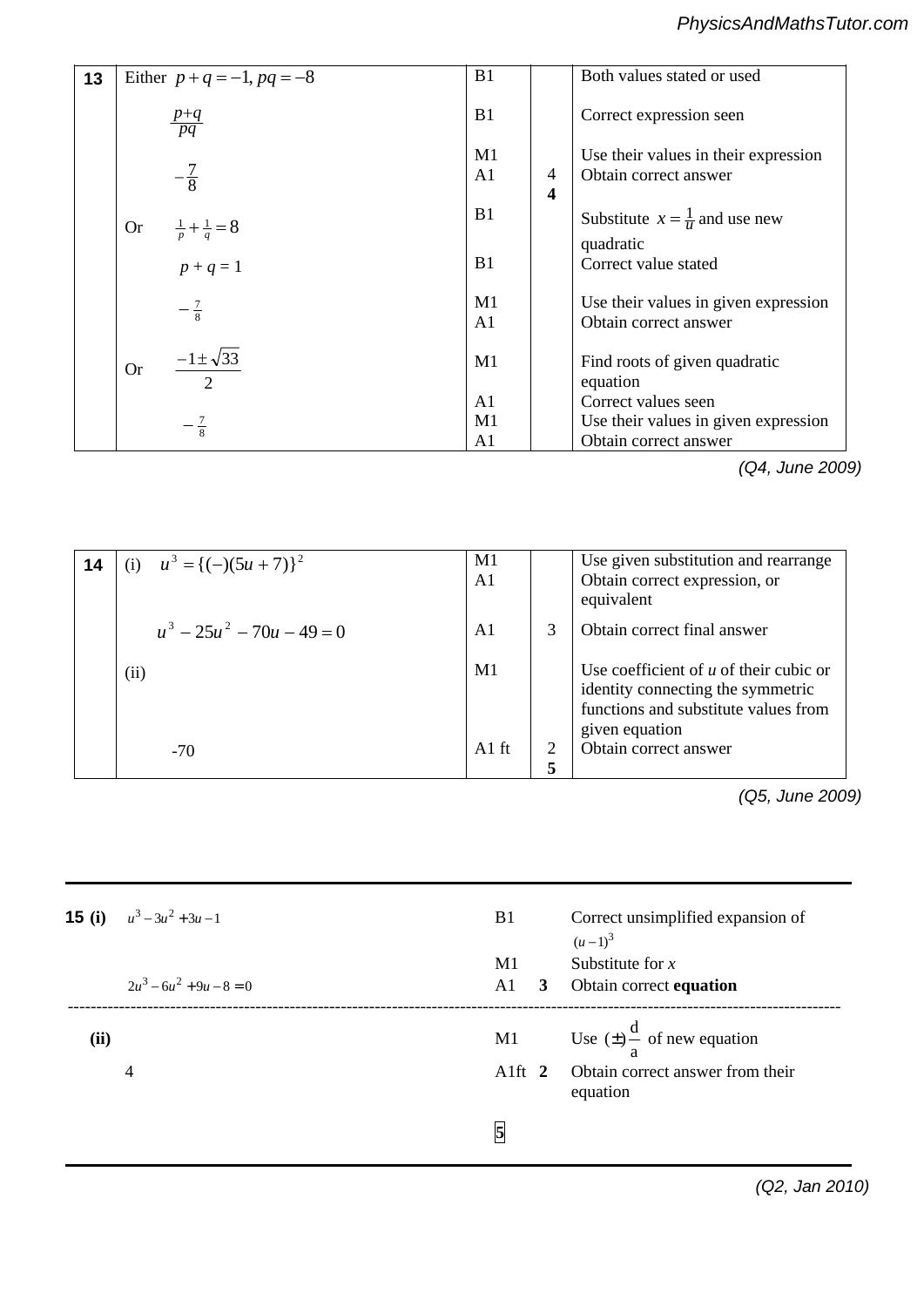| 16(i) |               | B1<br>M1       | State or use $5 + i$ as a root<br>Use $\sum \alpha \beta = 6$ |
|-------|---------------|----------------|---------------------------------------------------------------|
|       | $x = -2$      | A1<br>3        | Obtain correct answer                                         |
| (ii)  | <b>Either</b> | M1             | Use $p = -\sum \alpha$                                        |
|       | $p = -8$      | Alft           | Obtain correct answer, from their root                        |
|       |               | M1             | Use $q = -\alpha \beta \gamma$                                |
|       | $q = 52$      | Alft $4$       | Obtain correct answer, from their root                        |
|       | <b>Or</b>     | M1             | Attempt to find quadratic factor                              |
|       |               | M1             | Attempt to expand quadratic and linear                        |
|       |               | A1A1           | Obtain correct answers                                        |
|       | <b>Or</b>     | M1             | Substitute $(5 – i)$ into equation                            |
|       |               | M1             | Equate real and imaginary parts                               |
|       |               | A <sub>1</sub> | Obtain correct answer for $p$                                 |
|       |               | Alft           | Obtain correct answer for $q$ , ft their $p$                  |
|       |               | $\overline{7}$ |                                                               |

**7 (i)** B1 **1** Obtain **given** answer correctly *(Q6, Jan 2010)*

 term using **(i) 7** *Either* **17**

*PMT*

$$
Or
$$

$$
\alpha + \beta = -2k
$$
 B1  

$$
\frac{-2k}{\alpha}
$$

$$
y = \frac{-2k}{x}
$$

$$
-k \pm \sqrt{k^2 - k}
$$
  

$$
\frac{\alpha + \beta}{\alpha} = \frac{2k}{k + \sqrt{k^2 - k}}, \frac{\alpha + \beta}{\beta} = \frac{2k}{k - \sqrt{k^2 - k}}
$$

 $y^2 - 4ky + 4k = 0$ 

| Either<br>$\alpha + \beta = -2k$ $\alpha\beta = k$<br>$y^2 - 4ky + 4k = 0$                                                                            | B1B1<br>M1<br>A1<br>M1<br>A <sub>1</sub><br>B <sub>1</sub> ft $7$          | State or use correct results<br>Attempt to find sum of new roots<br>Obtain $4k$<br>Attempt to find product of new roots<br>Obtain $4k$<br>Correct quadratic equation a.e.f.                                                           |
|-------------------------------------------------------------------------------------------------------------------------------------------------------|----------------------------------------------------------------------------|---------------------------------------------------------------------------------------------------------------------------------------------------------------------------------------------------------------------------------------|
| <b>Or</b><br>$\alpha + \beta = -2k$<br>$\frac{-2k}{\alpha}$<br>$y = \frac{-2k}{x}$<br>$y^2 - 4ky + 4k = 0$                                            | B1<br>B <sub>1</sub><br>B1<br>M1<br>A <sub>1</sub><br>M1<br>A <sub>1</sub> | State or use correct result<br>State or imply form of new roots<br>State correct substitution<br>Rearrange and substitute for $x$<br>Correct unsimplified equation<br>Attempt to clear fractions<br>Correct quadratic equation a.e.f. |
| <b>Or</b><br>$-k \pm \sqrt{k^2 - k}$<br>$\frac{\alpha+\beta}{\alpha}=\frac{2k}{k+\sqrt{k^2-k}}, \frac{\alpha+\beta}{\beta}=\frac{2k}{k-\sqrt{k^2-k}}$ | B <sub>1</sub><br>B1                                                       | Find roots of original equation<br>Express both new roots in terms of $k$                                                                                                                                                             |

M1 Attempt to find sum of new roots

A1 Obtain 4*k*

M1 Attempt to find product of new roots

A1 Obtain 4*k*

B1ft Correct quadratic equation a.e.f.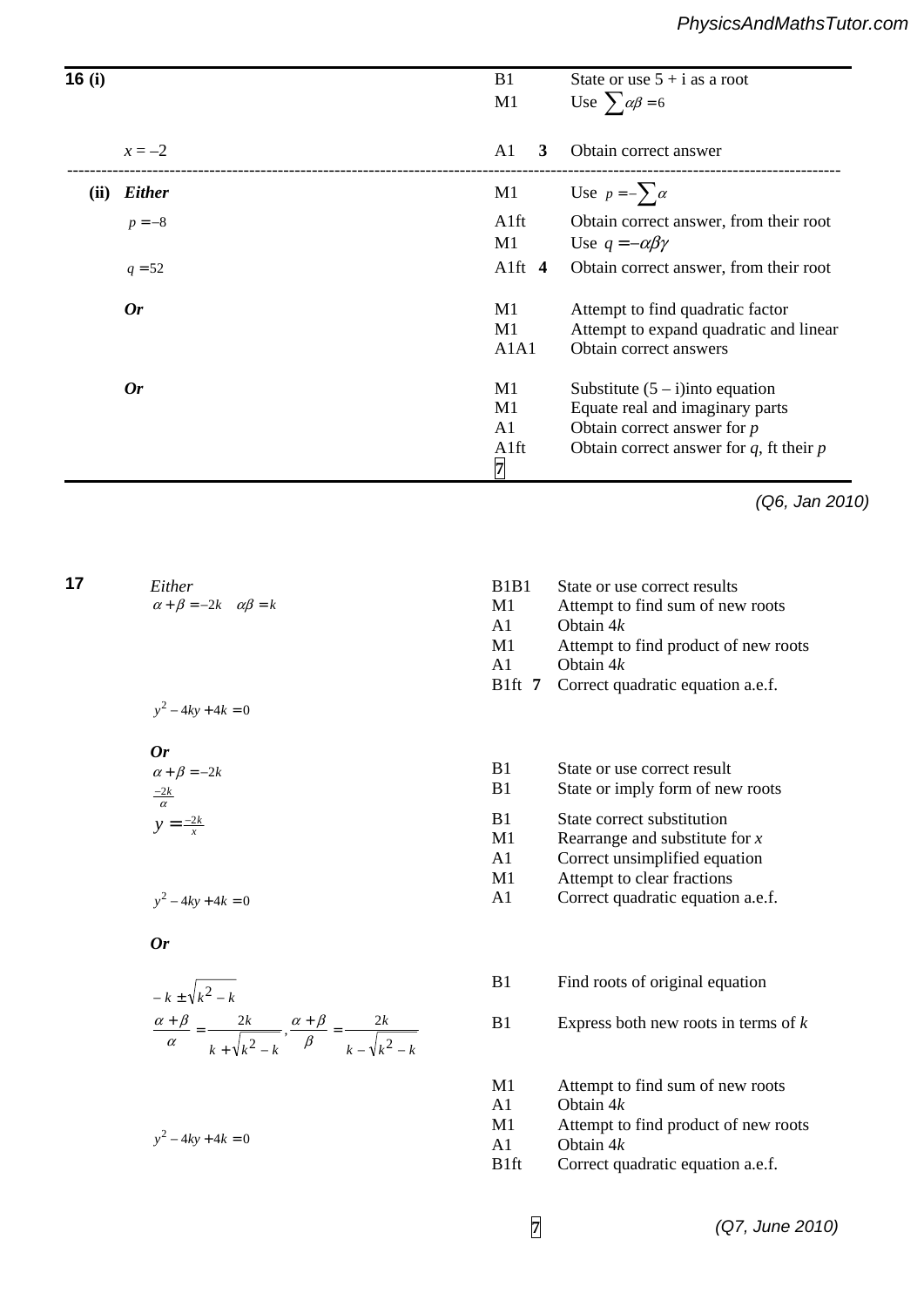**18** (i) Either  
\n
$$
\alpha + \beta = \frac{1}{2}, \alpha\beta = \frac{3}{2}
$$
  
\n $\alpha + \beta + \frac{\alpha + \beta}{\alpha\beta}$  or  $\alpha + \beta + \frac{2}{3}(\alpha + \beta)$   
\n $\beta = \frac{5}{6}$   
\n**19** State or use both correct results in (i) or (ii)  
\n $\alpha + \beta + \frac{\alpha + \beta}{\alpha\beta}$  or  $\alpha + \beta + \frac{2}{3}(\alpha + \beta)$   
\n $\beta = \frac{5}{6}$   
\n**10** Substitute their values into their expression  
\n $\beta = \frac{5}{6}$   
\n**11** Substitute  $x = \frac{1}{u}$  and obtain correct  
\n $\beta = \frac{5}{6}$   
\n**12** Substitute  $x = \frac{1}{u}$  and obtain correct  
\n $\beta = \frac{5}{6}$   
\n**13** Substitute  $x = \frac{1}{u}$  and obtain correct  
\n $\beta = \frac{5}{6}$   
\n**14** Obtain given answer correctly  
\n $\beta = \frac{5}{6}$   
\n**15** Obtain correct expression  
\n $\beta = \frac{1}{\alpha} + \frac{\alpha}{\beta} = \frac{(\alpha + \beta)^2 - 2\alpha\beta}{\alpha\beta}$   
\n**16** Correct expansion  
\n $\beta = \frac{1}{3}$   
\n**17** Substitute their values into their expression  
\n $\beta = \frac{1}{3}$   
\n**18** Correct expansion  
\n $\beta = \frac{1}{3}$   
\n**19** Substitute their values into  $\alpha' \beta'$   
\n $\beta$   
\n**10** Substitute their values into  $\alpha' \beta'$   
\n $\beta$   
\n**11** Substitute their values into  $\alpha' \beta'$   
\n $\beta$   
\n**12** Obtain correct answer a.e.f.  
\n**13**

 $\overline{T}$ 

 **19** *a* = 1 or 6 A1A1 **3** Obtain correct answer, ft their (i) ------------------------------------------------------------------------------------------------------------------------------------------------  $\textbf{(ii)}$  Use  $a = -$  (sum of roots )  $a = -32$  A1 Obtain correct answer  $M1$  Use  $b =$  product of roots  $b = 1156$  **A1 4** Obtain correct answer consistent with the Substitute, expand and equate imag. parts **1 10 (i)** M1Use correct denominator **9 (i) 16** + 30i **16** + 30i **16** + 30i **16** + 30i **16** + 30i **16** + 30i **16** + 30i **16** + 30i **16** + 30i **16** + 30i **16** + 30i **16** + 30i **16** + 30i **16** + 30i **16** + 30i **16** + 30i **16** + 30i **16** + 30i **16** + 30i **16** A1 Obtain  $\mathbf{a} = -3\overline{2}$  M1 Equate real parts A1 Obtain  $b = 1156$ ------------------------------------------------------------------------------------------------------------------------------------------------  **(iii)** M1 Attempt to equate real and imaginary *(Q9, June 2011)*

 $\frac{9}{2}$  or  $\frac{9}{2}$  or  $\frac{1}{2}$   $\frac{1}{2}$   $\frac{1}{2}$   $\frac{1}{2}$   $\frac{1}{2}$   $\frac{1}{2}$   $\frac{1}{2}$   $\frac{1}{2}$   $\frac{1}{2}$   $\frac{1}{2}$   $\frac{1}{2}$   $\frac{1}{2}$   $\frac{1}{2}$   $\frac{1}{2}$   $\frac{1}{2}$   $\frac{1}{2}$   $\frac{1}{2}$   $\frac{1}{2}$   $\frac{1}{2}$   $\frac{1$ 

A1 **2** Obtain **given** answer correctly  $\mathbf{16}$  – 30i or  $\mathbf{16}$  – 30i or  $\mathbf{16}$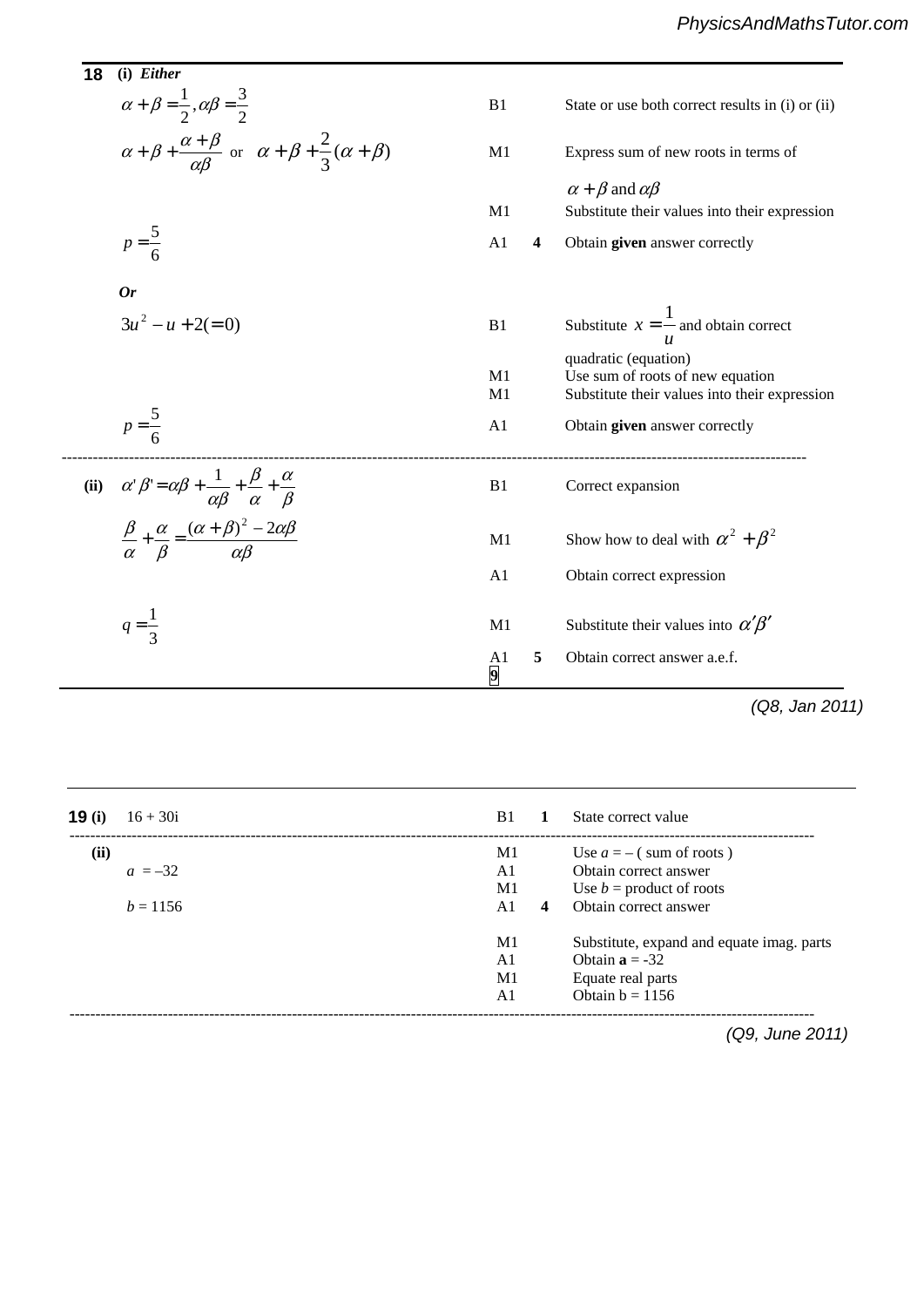$$
20 (i)
$$

*PMT*

$$
\frac{1}{u^{\frac{3}{2}}} + \frac{3}{u} + 2 = 0
$$
  
\n $2u^{\frac{3}{2}} + \frac{12}{u} + 4 = \frac{1}{u^3}$   
\n $4u^3 + 12u^2 + 9u - 1 = 0$   
\n $4u^3 + 12u^2 + 3u^2/2 + 112u^3/2 + 3u^2/2 - 1 = 0$   
\n $5u^2 + 11u^2 + 11u^2 + 3u^2/2 - 1 = 0$   
\n $6u^2 + 3u^2/2 + 11u^2/2 + 3u^2/2 - 1 = 0$   
\n $6u^2 + 3u^2/2 + 11u^2/2 + 3u^2/2 - 1 = 0$   
\n $6u^2 + 3u^2/2 + 11u^2/2 + 3u^2/2 - 1 = 0$   
\n $6u^2 + 3u^2/2 + 11u^2/2 + 3u^2/2 - 1 = 0$   
\n $6u^2 + 3u^2/2 + 11u^2/2 + 3u^2/2 - 1 = 0$   
\n $6u^2 + 3u^2/2 + 11u^2/2 + 3u^2/2 - 1 = 0$   
\n $6u^2 + 3u^2/2 + 11u^2/2 + 3u^2/2 - 1 = 0$   
\n $6u^2 + 3u^2/2 + 11u^2/2 + 3u^2/2 - 1 = 0$   
\n $6u^2 + 3u^2/2 + 11u^2/2 + 3u^2/2 - 1 = 0$   
\n $6u^2 + 3u^2/2 + 11u^2/2 + 3u^2/2 - 1 = 0$   
\n $6u^2 + 3u^2/2 + 11u^2/2 + 3u^2/2 - 1 = 0$   
\n $6u^2 + 3u^2/2 + 11u^2/2 + 3u^2/2 - 1 = 0$   
\n $6u^2 + 3u^2/2 + 11u^2/2 + 3u^2/2 - 1$ 

*(Q10, June 2011)*

| <b>PMT</b><br>21 | (i)  | $\alpha + \beta + \gamma = 3$<br>$\alpha\beta+\beta\gamma+\gamma\alpha=2$<br>$\alpha\beta\gamma=-\frac{2}{3}$                                                                                                                                                                                                                                                            | B1<br>B1<br>B1<br>$[3]$                                                                                                                                                                | State correct value<br>State correct value<br>State correct value                                                                                                                                                                                                                                                                                                                                                                                                                                                                                                                                      |                                                                                        |
|------------------|------|--------------------------------------------------------------------------------------------------------------------------------------------------------------------------------------------------------------------------------------------------------------------------------------------------------------------------------------------------------------------------|----------------------------------------------------------------------------------------------------------------------------------------------------------------------------------------|--------------------------------------------------------------------------------------------------------------------------------------------------------------------------------------------------------------------------------------------------------------------------------------------------------------------------------------------------------------------------------------------------------------------------------------------------------------------------------------------------------------------------------------------------------------------------------------------------------|----------------------------------------------------------------------------------------|
|                  | (ii) | <b>EITHER</b><br>$c = -\frac{4}{9}$<br>$\sum_{\alpha=0}^{\infty} \alpha^2 = (\sum_{\alpha=0}^{\infty} \alpha^2 - 2\sum_{\alpha=0}^{\infty} \alpha \beta)$<br>$a = -5$<br>$a = -5$<br>$\sum \alpha^2 \beta^2 = (\sum \alpha \beta)^2 - 2\alpha \beta \gamma \sum \alpha$<br>$b=8$<br><b>OR</b><br>$9y^3 - 45y^2 + 72y - 4 = 0$<br>$c = -\frac{4}{9}$<br>$a = -5$<br>$b=8$ | M1<br>A1FT<br>M1<br>A1FT<br>A1FT<br>$M1*$<br>A <sub>1</sub><br>DM1<br>A <sub>1</sub><br>[9]<br>B1<br>M1<br>DM1<br>DM1<br>A <sub>1</sub><br>M1<br>A <sub>1</sub><br>A1FT<br>A1FT<br>[9] | $c = (\pm)\alpha^2\beta^2\gamma^2$<br>Obtain given correct answer<br>Use correct expression<br>Obtain correct value<br>Obtain answer correctly<br>Attempt to find an identity<br>Obtain correct identity<br>Use appropriate values<br>Obtain correct answer cao<br>State or use correct substitution<br>Rearrange, fractional indices isolated<br>Square both sides<br>Expand and simplify<br>Obtain correct equation<br>Use coefficients of their cubic<br>Obtain given answer correctly<br>Obtain correct answer<br>Obtain correct answer<br><b>SC</b> mixture of methods only A1FT for a<br>and $b$ | FT for sign error in $(i)$<br>FT for sign error in $(i)$<br>Sign change done correctly |

*(Q10, Jan 2012)*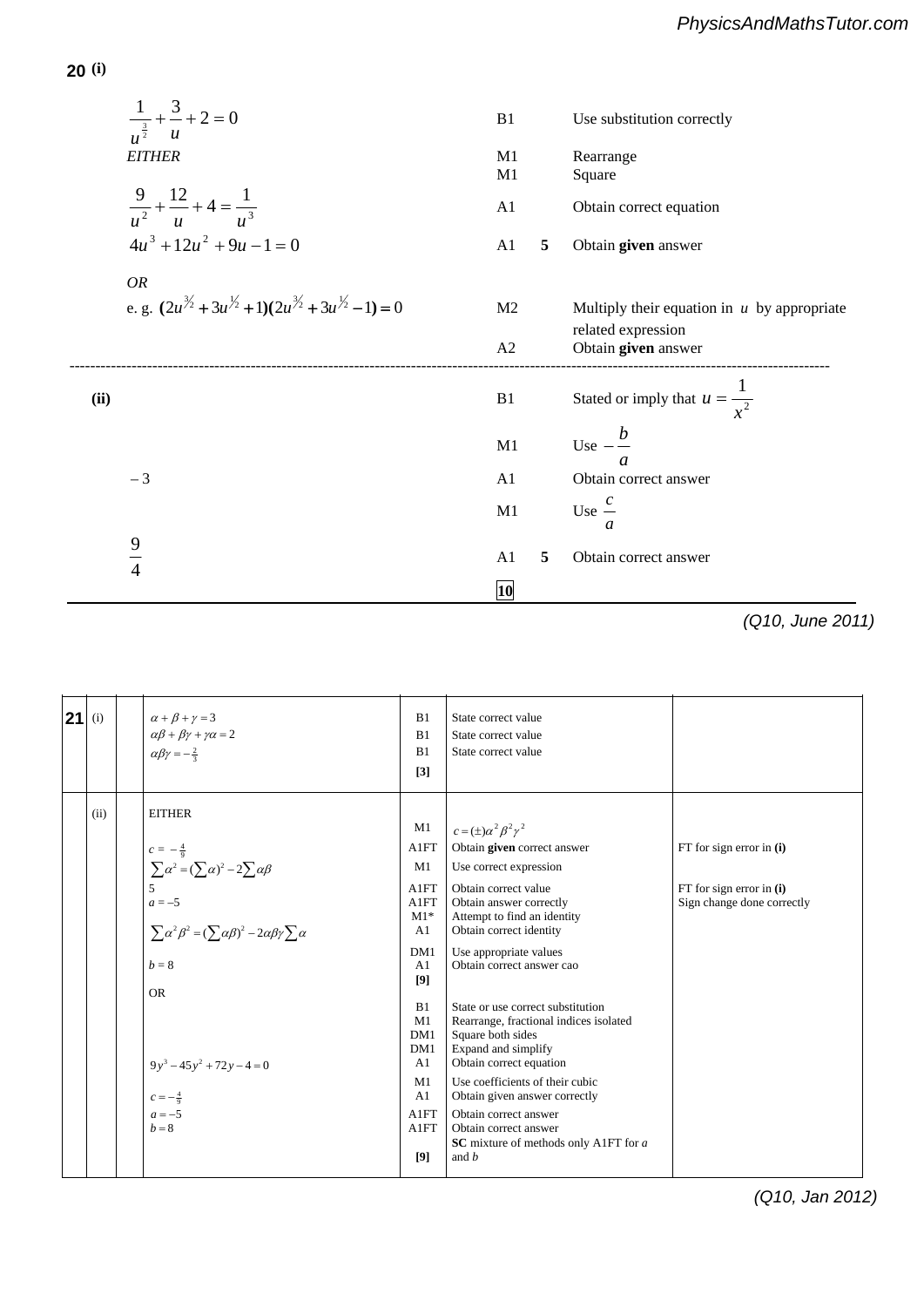## *PhysicsAndMathsTutor.com*

| 22 | <b>EITHER</b> |                |                                              |  |
|----|---------------|----------------|----------------------------------------------|--|
|    |               | M1             | Use sum of root and conjugate                |  |
|    | $a = -8$      | A <sub>1</sub> | Obtain correct answer                        |  |
|    |               | M1             | Use product of root and conjugate            |  |
|    | $b = 25$      | A <sub>1</sub> | Obtain correct answer                        |  |
|    |               | $[4]$          |                                              |  |
|    | <b>OR</b>     |                |                                              |  |
|    |               | M1             | Substitute $4+3i$ or conjugate into equation |  |
|    |               | M1             | Equate real and imaginary parts              |  |
|    | $a = -8$      | A <sub>1</sub> | Obtain correct answer                        |  |
|    | $b = 25$      | A <sub>1</sub> | Obtain correct answer                        |  |

*PMT*

*PMT*

*PMT*

*(Q3, June 2012)*

|    |      | $+$                                                    |                |                                                        |                                          |
|----|------|--------------------------------------------------------|----------------|--------------------------------------------------------|------------------------------------------|
| 23 | (i)  |                                                        | M1             | Attempt to clear fractions                             |                                          |
|    |      | $+$                                                    | M1             | Attempt to expand and simplify to a quadratic          |                                          |
|    |      | $5u^2 + 11u + 8 = 0$                                   | A <sub>1</sub> | Obtain correct answer, must be an equation             |                                          |
|    |      |                                                        | $[3]$          |                                                        |                                          |
|    | (ii) | <b>EITHER</b>                                          |                |                                                        |                                          |
|    |      | $u = \frac{1}{2} - 1$<br>$\boldsymbol{x}$              | B1             | State or imply by using roots of new quadratic         |                                          |
|    |      |                                                        | M1             | Use their $c/a$                                        |                                          |
|    |      |                                                        | A1 FT          | Obtain correct answer                                  |                                          |
|    |      | $\frac{8}{5}$                                          |                |                                                        |                                          |
|    |      |                                                        | $[3]$          |                                                        |                                          |
|    |      |                                                        |                |                                                        |                                          |
|    |      | <b>OR</b>                                              |                |                                                        |                                          |
|    |      |                                                        | B1             |                                                        |                                          |
|    |      | $\alpha + \beta + 1$<br>$\alpha\beta$<br>$\alpha\beta$ |                | Express in terms of $\alpha + \beta$ and $\alpha\beta$ |                                          |
|    |      |                                                        |                |                                                        |                                          |
|    |      |                                                        | M1             | Use values $-\frac{1}{2}$ and $\frac{5}{2}$ correctly  | Must be values from original<br>equation |
|    |      | 8                                                      | A <sub>1</sub> | Obtain correct answer                                  |                                          |
|    |      | $\frac{1}{5}$                                          |                |                                                        |                                          |

## *(Q6, June 2012)*

| 24 | (i)  |                         | M1             | Substitute and attempt to simplify                          |
|----|------|-------------------------|----------------|-------------------------------------------------------------|
|    |      | $4u^2 + 6u + k + 2 = 0$ | A <sub>1</sub> | Obtain correct answer, must be an equation                  |
|    |      |                         | $[2]$          |                                                             |
|    | (ii) | Either                  |                |                                                             |
|    |      |                         | M1             | Use products of roots of new quadratic i.e. use $(\pm)$ c/a |
|    |      | $k+2$                   | Alft           | Obtain correct answer, from their quadratic                 |
|    |      | $\overline{4}$          |                |                                                             |
|    |      |                         | $[2]$          |                                                             |
|    |      | 0r                      |                |                                                             |
|    |      |                         | M1             | Use sum and product of roots of original equation           |
|    |      | $k + 2$                 | A <sub>1</sub> | Obtain correct answer                                       |
|    |      |                         |                |                                                             |

**4725 Mark Scheme January 2013** 

**2 3 72 72 O O Obtain correct 3 term quadratic 3 term quadratic 3 term quadratic 3 term quadratic 3 term quadratic** 

*<sup>(</sup>Q4, Jan 2013)*

| 25 | (i)  |                                                                                                     | M1                                                 | Attempt at complete expansion                                                                                                                                                                                                                                                       |
|----|------|-----------------------------------------------------------------------------------------------------|----------------------------------------------------|-------------------------------------------------------------------------------------------------------------------------------------------------------------------------------------------------------------------------------------------------------------------------------------|
|    |      |                                                                                                     | A <sub>1</sub>                                     | Obtain correct unsimplified answer                                                                                                                                                                                                                                                  |
|    |      |                                                                                                     | A <sub>1</sub>                                     | Obtain given answer correctly                                                                                                                                                                                                                                                       |
|    |      |                                                                                                     | $[3]$                                              |                                                                                                                                                                                                                                                                                     |
|    | (ii) | Either<br>$\sum \alpha = -p, \sum \alpha \beta = -4, \alpha \beta \gamma = -3$<br>$\frac{16-6p}{9}$ | B1<br>M1<br>A <sub>1</sub><br>M1<br>A <sub>1</sub> | State (anywhere) correct values for $\sum \alpha$ , $\sum \alpha \beta$ , $\sum \alpha \beta \gamma$<br>Express given expression as a single fraction<br>Obtain correct expression using (i)<br>Use their values for sum of roots etc. in their expression<br>Obtain correct answer |
|    |      | Or                                                                                                  | $\lceil 5 \rceil$                                  |                                                                                                                                                                                                                                                                                     |
|    |      | $9u^3 + (6p - 16)u^2 + (8 + p^2)u - 1 = 0$<br>$\frac{16-6p}{9}$                                     | B1<br>M1<br>A <sub>1</sub><br>M1<br>A <sub>1</sub> | Use substitution $1/\sqrt{u}$<br>Rearrange appropriately and square out<br>Obtain correct co-efficients of $u^3$ and $u^2$<br>Use $(+/-)$ b/a from their cubic<br>Obtain correct answer                                                                                             |

*(Q9, Jan 2013)*